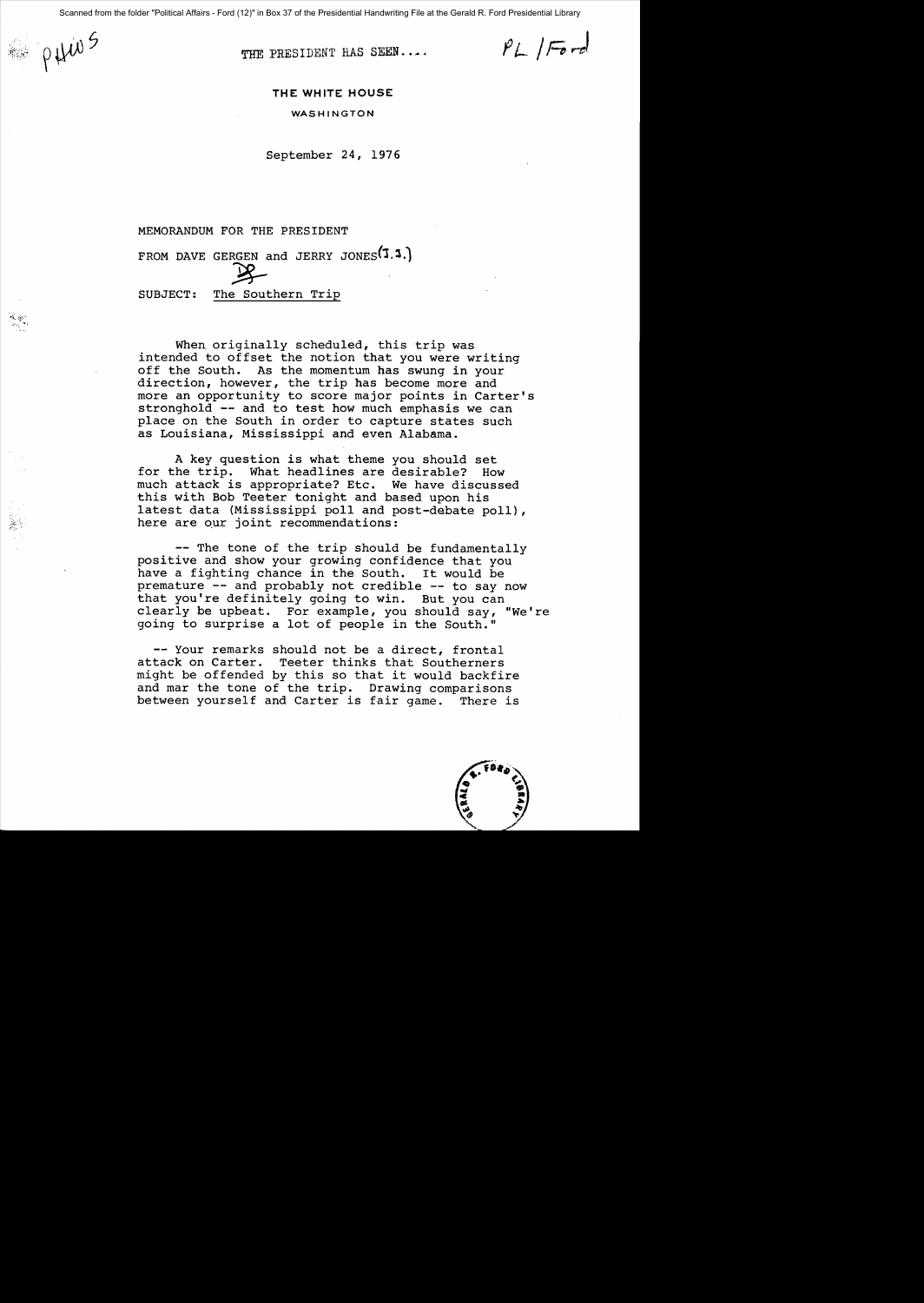. ~ ~ ',,...  $\mathbb{R}^{3,\gamma}$ 

evidence that Carter is now being tied in many voters' minds to the liberal Congress and that Carter suffers worst from being perceived as fuzzy. What you say should reinforce these thoughts. We want to move Carter as far toward Humphrey and the liberals as possible.

**--** At the same time, you do not want to appear to be kowtowing to the South and espec-<br>ially to perceived Southern prejudices. If your ially to perceived Southern prejudices. supporters in Philadelphia find you stressing very conservative Southern themes, they could easily be alienated. Instead of identifying yourself with strictly Southern interests, what you want to do is identify interests of the South with the interests of the entire nation **--** interests that you deeply share. You should definitely ask for their votes, and this is the basis upon which you can do it.

-- Teeter strongly recommends that you talk far more about the future than about your record. He suggests you spend two to three times as much<br>on your hopes and goals as on your record. Those on your hopes and goals as on your record. who support you for your performance in office already know about the record. The question is how to attract over other voters; and the way that you approach the future as opposed to Carter is one of your most appealing issues for them. This is a view very strongly shared by pollster Al Sindlinger.

**--** The key issues that appeal in Louisiana, Mississippi and Alabama are fairly predictable:

> -- Holding down government spending; -- Holding down the size of government; -- Holding down taxes;

- -- Holding down cost of living;
- -- Maintaining a strong national defense.

These should be done in a way that stresses comparison -- how your programs will make peoples lives better, create more jobs, less inflation, more<br>individual freedom, etc. On the key issues, it is clear that you represent much more faithfully the